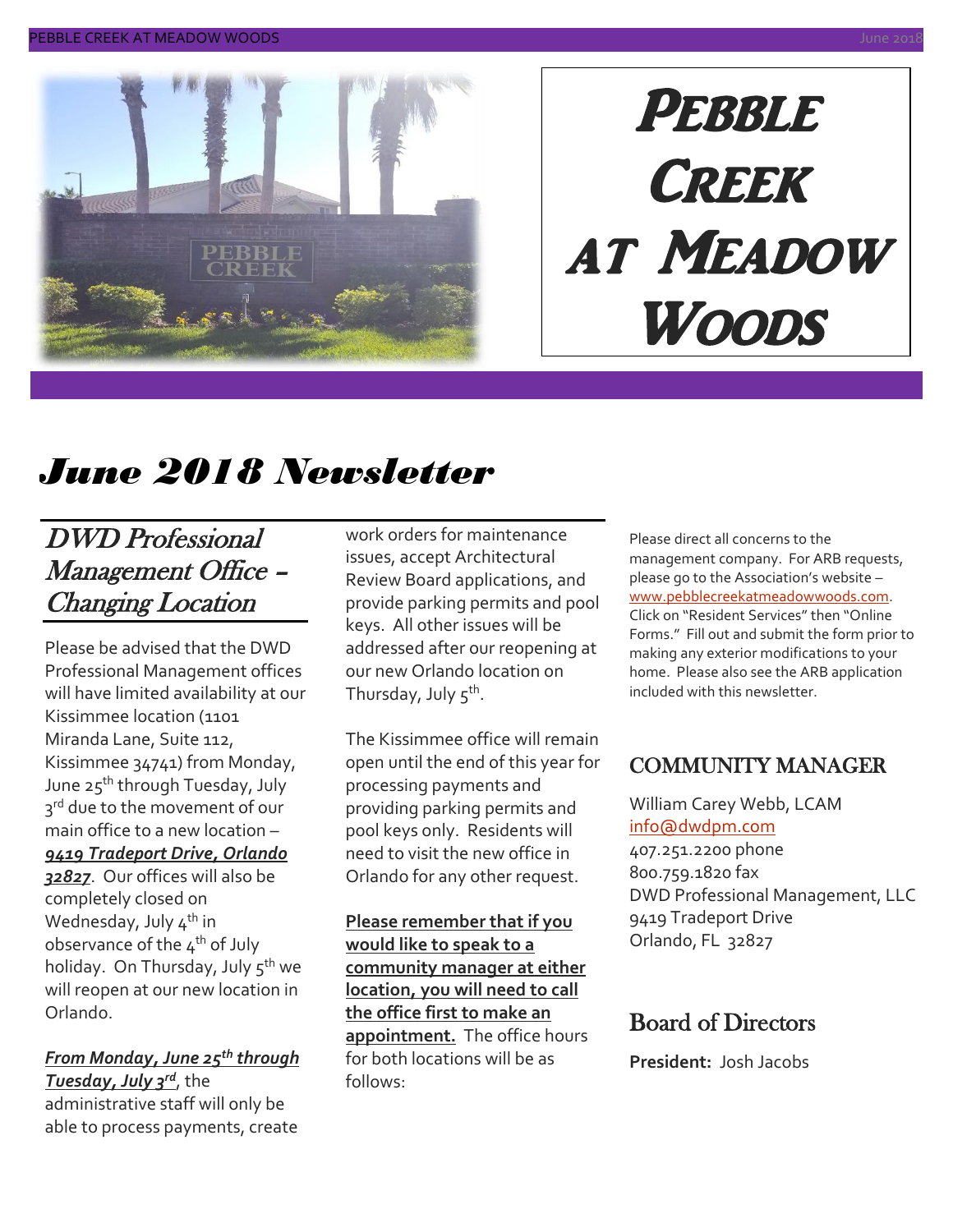#### PEBBLE CREEK AT MEADOW WOODS

#### **(***DWD Professional Management Office – Changing Location* **continued)**

#### **Kissimmee Office:**

Monday – Thursday: 9 AM – 1 PM (Walk-ins); 1 PM – 5 PM (By Appointment Only) Friday: 9 AM – 12 PM (Walk-ins); 12 PM – 5 PM (By Appointment Only)

**Orlando Office:** Monday – Friday: 9 AM – 5 PM

Our office and fax numbers will remain the same: **Phone** 407-251-2200; **Fax** 800-759-1820. You also may always reach us by email at [info@dwdpm.com.](mailto:info@dwdpm.com)

We look forward to seeing everyone at our new office location next month. Please feel free to contact us if you have any questions or concerns.

#### 3rd Quarter Assessment Reminder

Please remember that your third quarter assessment of \$190.00 is due on July 1<sup>st</sup>. Payments received after the 10<sup>th</sup> of July will be assessed a \$10.00 late fee. In addition, any account with a balance at the end of the month incurs interest (January through December). What this means is that the payment needs to be received and processed before the end of business day on the 10<sup>th</sup> of July in order to avoid the late fee. In order to avoid the application of interest each month, the account must be paid in full (the assessments as well as any late or other fees). All homeowners receive a 10-day grace period for your payments each quarter. However, all payments **are due on the 1st day** of the quarter.

### Tree Trimming Reminder – Hurricane Season

We would like to remind all residents to trim their trees and remove all dead branches with the onset of the 2018 hurricane season that began on June 1<sup>st</sup>. Trimming and pruning your trees will help eliminate damage to your property in the event of a hurricane or tropical storm.



### Wild Animals

Please note that many animals call the woods surrounding Pebble Creek home. There are many animals such as birds, rabbits, squirrels and even deer that are harmless and are wonderful to have around the community.

However, on occasion other animals like poisonous snakes or alligators may be spotted from time to time. If you are concerned about a nuisance alligator, please call Florida Fish and Wildlife at 866-FWC-GATOR (866-392- 4286).

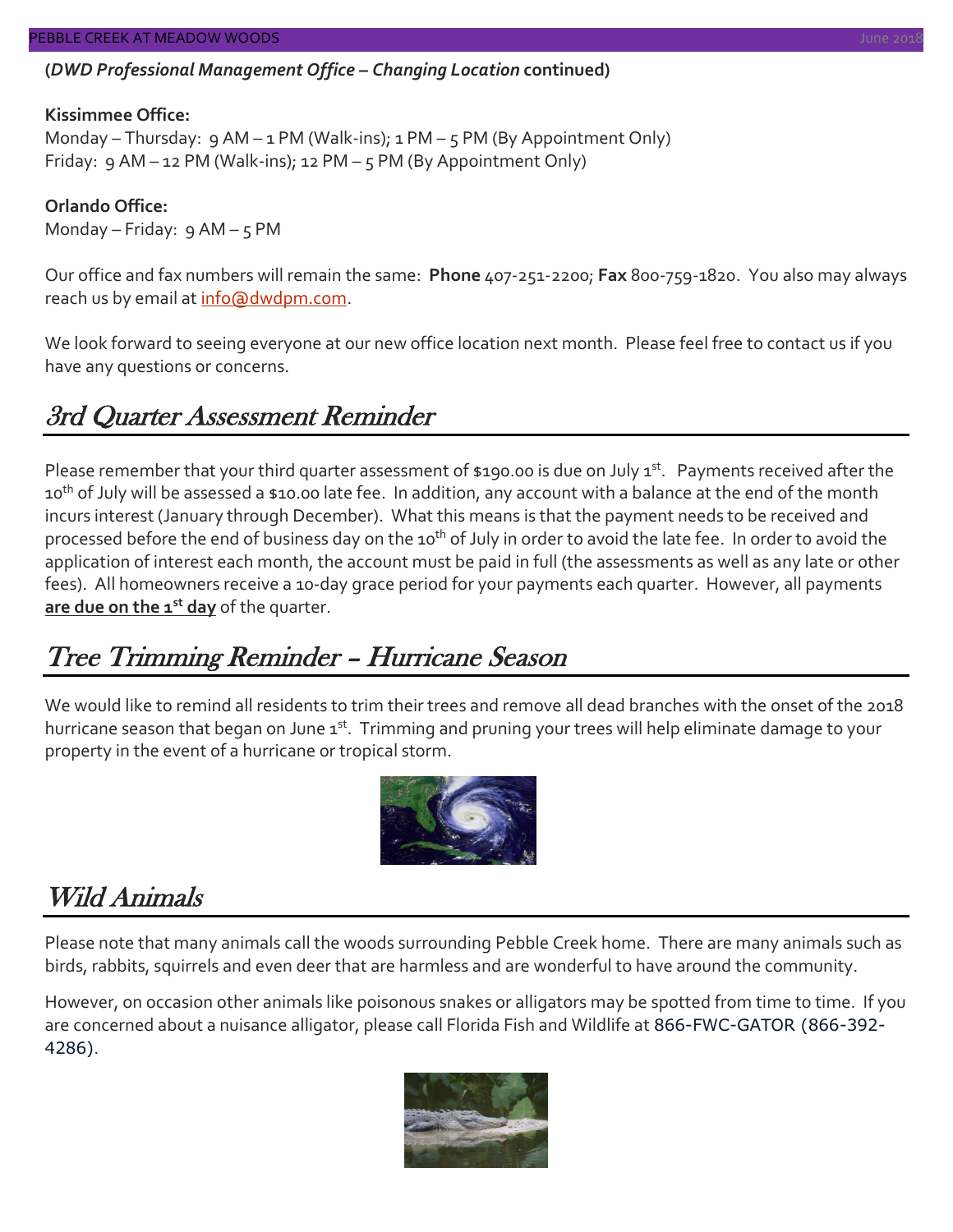# Architectural Changes (Exterior Modifications)

It has come to our attention that some homeowners are not familiar with the steps of the Architectural Review process. That is quite understandable. We would like to take this opportunity to help anyone in our community better understand this process.

If you are going to make any changes to the front of your property, including landscaping changes, or if you intend to make any structural changes to your property (i.e., room additions, pools, screen enclosures), then you will need to fill out the Architectural Review Committee (ARC) application.

These applications will always be available on your community's website and they are included in the monthly newsletter (please see the form below). Please follow the instructions on the form and submit all of the required documents for your requested change. When you are submitting an application to the ARC, remember to include the following:

1. Two (2) copies of the property survey that show the location of the proposed changed, alteration, renovation or addition.

- 2. Two (2) drawings of your plan(s).
- 3. Two (2) copies of color samples, if applicable.

Please note that applications submitted by fax or without two (2) copies of the survey, drawing, or color sample will be considered incomplete. If an application is incomplete, it will not be processed and will be returned to you.

If you have any questions, please call us at 407-251-2200, and we will be happy to assist you. Also note that management does NOT approve or deny any of these requests. We collect the applications and then submit them to the community's Architectural Review Committee (ARC). The ARC is a group of volunteer homeowners who review the applications and approve or deny the applications based on your community's written criteria (the architectural guidelines). Per Florida Statutes, this process may take up to 30 days.

As soon as the Committee makes a decision, we will mail you the letter of approval or denial. Please make sure you do not proceed with any improvements until you have heard from the Committee. I hope this helps everyone understand the Architectural Review process a little better. If this still leaves you with any questions, please feel free to contact our management office.

# Suspicious Activity

If you see people walking through the neighborhood looking into vehicles, looking into the windows of a home, trying to force open a door, or any other suspicious or illegal activities, please call the Orange County Sheriff's Department at (407) 836-4357. **The Sheriff's Department is the only organization charged with the protection of your property, and they are the only organization with the authority to approach and stop these people and their activities**. Thank you.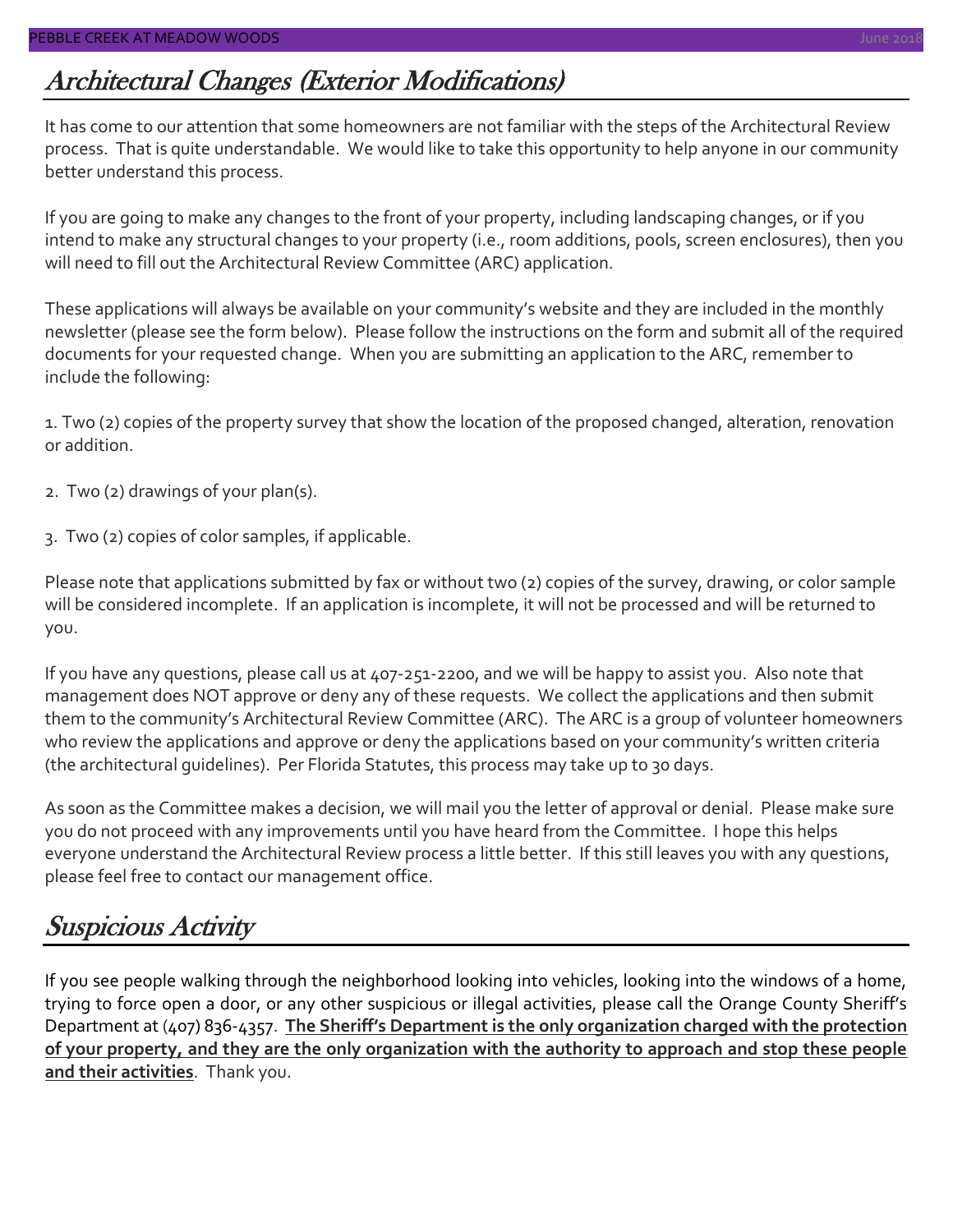# Parking Regulations

If your vehicle is parked on the street at night in the community, your car may be towed. Per the rules and regulations of our community, all vehicles must be parked in your garage or driveway at night. If a vehicle is parked on the street between the hours of 12 AM – 6 AM, it may be towed **without warning at the owner's expense**.

If your vehicle or a vehicle of a guest is towed due to a violation of the parking rules and regulations, you should **contact the towing company to resolve the situation**. *Do not call DWD Professional Management regarding a towing issue*. The Board has not authorized the management company to make ANY exceptions to the parking rules and regulations. If you do not follow these parking rules, you will be towed **at your own expense** and **will not be reimbursed for any reason**.

The towing company's contact information is as follows: **Universal Towing and Recovery, 407-816-0102, 8808 Florida Rock Road, Lot 102, Orlando, FL 32824**. We greatly appreciate your cooperation in this matter.

# Pool Rules

Please be advised that the pool closes at sundown every day. No unauthorized people may enter the pool after this time. Many people ask why the Association has chosen to close the pool at sundown. The answer is simple. **We did NOT choose this time**. The State of Florida decided this for us! *Since there is not enough light per State guidelines, we must close the pool when the sun goes down*.

Next, there is a list of pool rules located in the pool area. Please take a minute and review these rules. One of the most important rules is the age limit for use. If you are under the age limit, *you may NOT use the pool without a parent or guardian being present.* Accidental drowning in a swimming pool is a leading cause of death in Florida for children. Please be advised there are no lifeguards at the pool, and the maintenance personnel are *not* trained in CPR or pool safety. Failure to comply with the Pool Rules may also result in you being asked to leave the area.

Thank you for your cooperation with this matter. If you have any additional concerns or questions regarding this issue, please contact the management office.

# Please Lock Your Vehicles

Please make sure your vehicles are locked at night and all valuables that do not need to be in your vehicles are removed on a nightly basis. If you do notice someone looking in car windows, or trying to force open a car door, please call the Orange County Sheriff's Department at (407) 836-4357. Thank you.

## Feral or Unsupervised Animals

It has been brought to the attention of the Board that some of the residents are feeding the stray animals in the community or they are allowing their animals to roam outside without supervision. According to Orange County Animal Control anyone who feeds stray/feral animals is considered the owners of these animals and is responsible for them. Please follow all Orange County ordinances regarding feral animals and please supervise and leash all pets when they are outside of your home. Allowing pets to roam freely outside poses a danger to your pets as well as to people within the community. Thank you for your cooperation and understanding.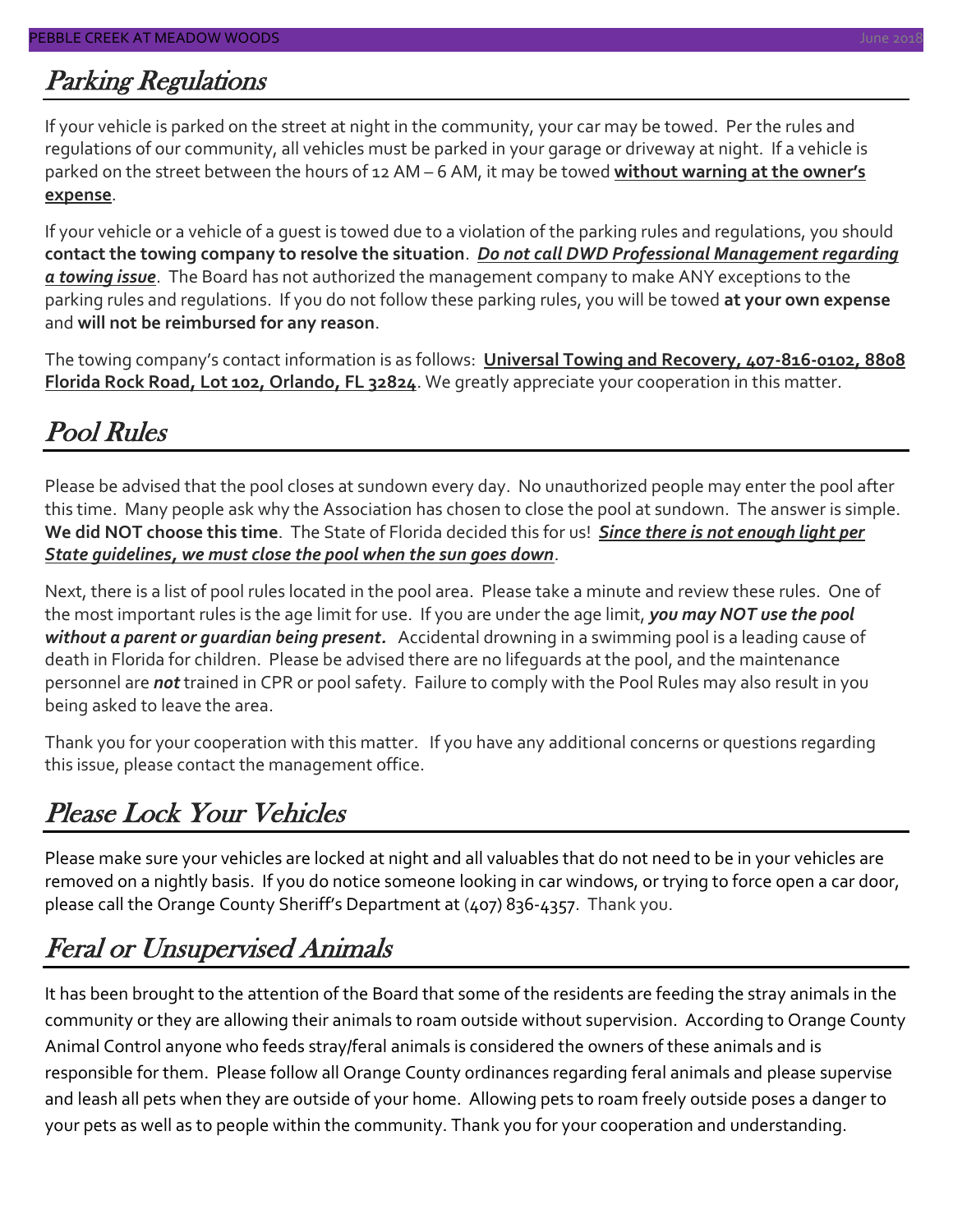### Monthly Property Inspections

The community management company is tasked by the Board of Directors each month to complete an inspection of all properties within the community. Below is a list of some of the violations that they will be on the look-out for during these inspections:

- 1) Lawns that need maintenance or full replacement (weeds, dead spots, irrigation issues, etc.)
- 2) Houses that may need pressure washing or painting. Please be aware if the paint looks faded over 50% of the visible structure, if the concrete blocks are showing through the paint over 10% of the visible structure, or if there are settling cracks throughout the home that require caulking, then we will ask for the homeowner to repaint the house
- 3) Roofs that need pressure washing.
- 4) Fences in need of cleaning and/or repair
- 5) Driveways that may need repairs or pressure washing
- 6) Weeds and grass in flower beds and missing mulch or stones in flower bed area
- 7) Roofs with mold or broken/missing shingles
- 8) Parking in the grass
- 9) Commercial vehicles, recreational vehicles, or trailers in driveways

The community management company's staff members will inspect each property from the road in a vehicle, and they will take pictures of any violations. They will not go onto your property to complete their inspection. Please be kind to the inspectors when they are completing their monthly inspections. The staff members will always identify themselves when approached if you have questions. However, please do not approach them in a hostile or negative manner. They are there to complete a job as directed by the Board of Directors and to help the community.

If the inspectors find any problems with the exterior of your home, the management company will send you a letter notifying you of the violation. If you receive a violation letter, please feel free to contact the management company via email or by phone if you have any questions or if you need more time to correct the area of concern. The management company will work with you to make the needed improvements. Communication is very important so we can work together to maintain and improve our property values. Thank you for your cooperation regarding these matters.

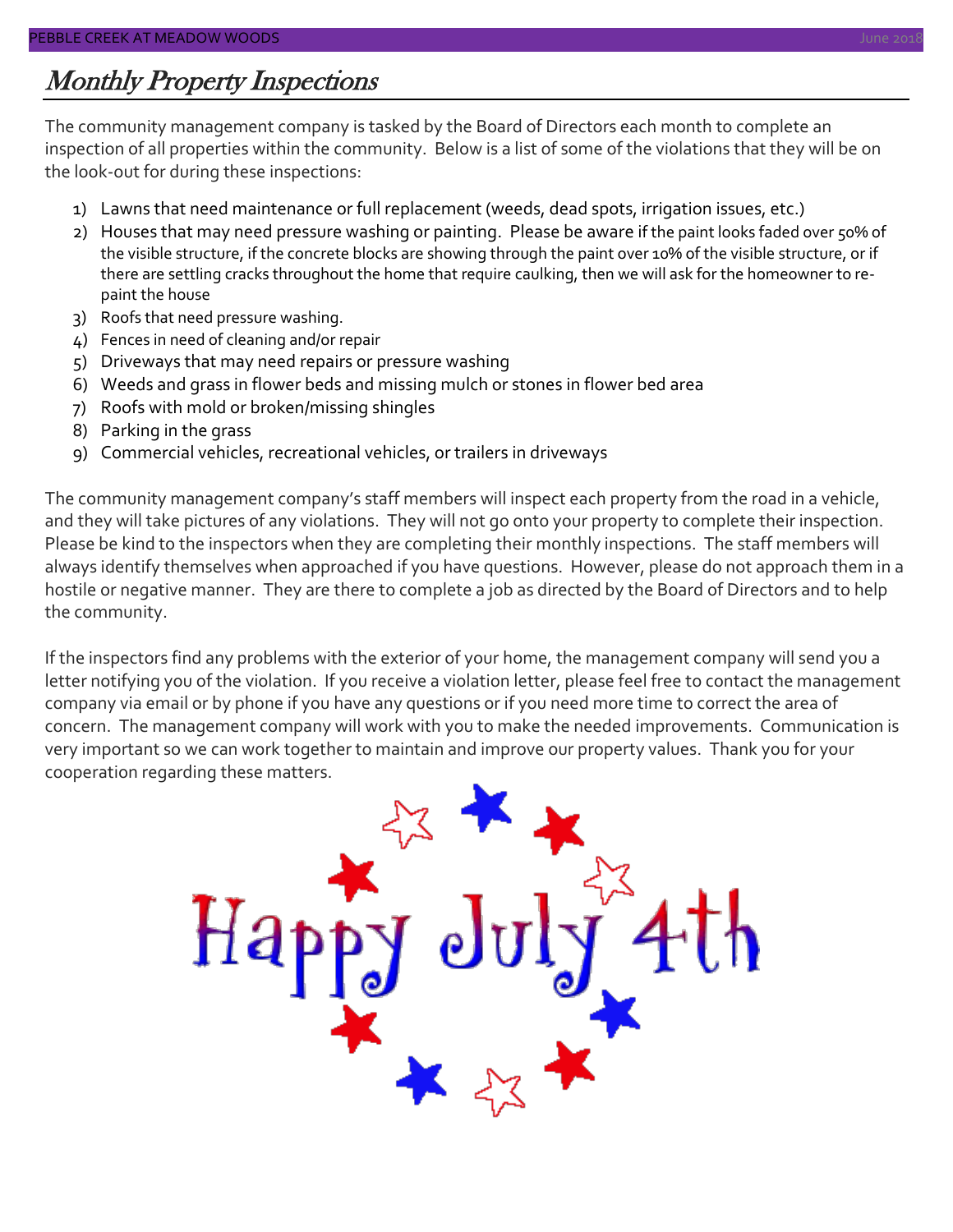#### **PEBBLE CREEK AT MEADOW WOODS HOMEOWNERS' ASSOCIATION, INC.** MAIL OR EMAIL FORM TO: 9419 Tradeport Drive, Orlando, FL 32827

PHONE: 407-251-2200 FAX: 800-759-1820 EMAIL: [info@dwdpm.com](mailto:info@dwdpm.com)

#### **ARCHITECTURAL REVIEW BOARD (ARB) APPLICATION**

|              |                                                                 |                                                                                                                   | In Accordance with the Declaration of Covenants, Conditions and Restrictions and the Association's Rule and Requlations, Installation |  |
|--------------|-----------------------------------------------------------------|-------------------------------------------------------------------------------------------------------------------|---------------------------------------------------------------------------------------------------------------------------------------|--|
|              | must conform to this approval and the Association's quidelines. |                                                                                                                   |                                                                                                                                       |  |
|              |                                                                 | I hereby request consent to make the following changes, alteration, renovations and /or additions to my property. |                                                                                                                                       |  |
|              |                                                                 | () Fence () Swimming Pool () Lawn Ornament () Screen Enclosure                                                    | () Landscaping                                                                                                                        |  |
|              | () Patio () Exterior Color                                      | () Lawn Replacement                                                                                               |                                                                                                                                       |  |
| Description: |                                                                 |                                                                                                                   |                                                                                                                                       |  |

Attach two (2) copies of the property survey that shows the locations of the proposed change, alteration, renovation or addition.

\_\_\_\_\_\_\_\_\_\_\_\_\_\_\_\_\_\_\_\_\_\_\_\_\_\_\_\_\_\_\_\_\_\_\_\_\_\_\_\_\_\_\_\_\_\_\_\_\_\_\_\_\_\_\_\_\_\_\_\_\_\_\_\_\_\_\_\_\_\_\_\_\_\_\_\_\_\_\_\_\_\_\_\_\_\_\_\_\_\_\_

Attach two (2) drawings of your plan(s). Attach two (2) color samples, if applicable.

#### **NOTE: Applications submitted by fax or without two (2) copies of the survey, drawing, or color sample will be considered incomplete. If an application is incomplete, it will not be processed and will be returned to you.**

I hereby understand and agree to the following conditions.

- 1. No work will begin until written approval is received from the Association. You have 60 days from the approval date to complete the work. If not, then you must reapply for ARB approval.
- 2. All work will be done expeditiously once commenced and will be done in a professional manner by a licensed contractor or myself.
- 3. All work will be performed timely and in a manner that will minimize interference and inconvenience to other residents.
- 4. I assume all liability and will be responsible for any and all damages to other lots and/or common area, which may result from performance of this work.
- 5. I will be responsible for the conduct of all persons, agents, contractors, subcontractors and employees who are connected with this work.
- 6. I am responsible for complying with all applicable federal, state and local laws, codes, regulations and requirements in connection with this work. I will obtain any necessary governmental permits and approval for the work.
- 7. Upon receipt DWD Professional Management, LLC will forward the ARB Application to the Association. A decision by the Association may take up to 30 days. I will be notified in writing when the application is either approved or denied.

ALL HOMEOWNERS ARE RESPONSIBLE FOR FOLLOWING THE RULES AND GUIDELINES OF THEIR ASSOCIATION WHEN MAKING ANY EXTERIOR MODIFICATIONS.

| Signature of Owner(s): |  |
|------------------------|--|
|------------------------|--|

| <b>DO Not Write Below This Line</b> |             |                  |                        |  |  |  |
|-------------------------------------|-------------|------------------|------------------------|--|--|--|
| This Application is hereby:         | () Approved | Denied           |                        |  |  |  |
| <b>Comments:</b>                    |             |                  |                        |  |  |  |
| <b>Date Received</b>                |             | Mailed to Assoc. | <b>Mailed to Owner</b> |  |  |  |